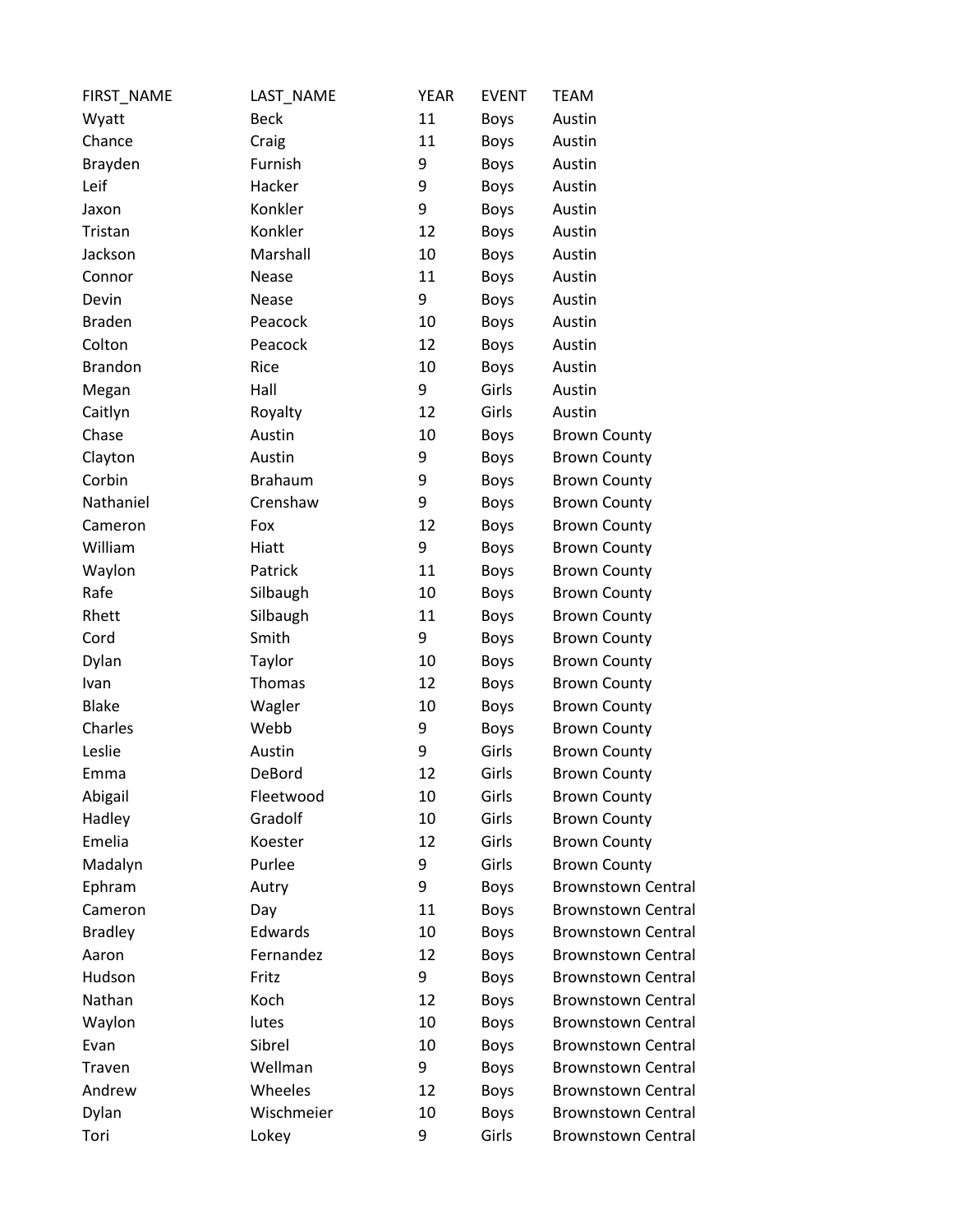| Jazzlynn   | Yeadon            | 11 | Girls       | <b>Brownstown Central</b> |
|------------|-------------------|----|-------------|---------------------------|
| Dylan      | Kinser            | 11 | <b>Boys</b> | Charlestown               |
| Skylar     | Cochran           | 12 | Girls       | Charlestown               |
| Emma       | Faulkner          | 9  | Girls       | Charlestown               |
| Laney      | <b>Hawkins</b>    | 10 | Girls       | Charlestown               |
| Jayda      | Holbrook          | 9  | Girls       | Charlestown               |
| Kaylee     | Kinser            | 9  | Girls       | Charlestown               |
| Jacqueline | McCoy             | 10 | Girls       | Charlestown               |
| Jessica    | McCoy             | 10 | Girls       | Charlestown               |
| Macie      | Rhoten            | 10 | Girls       | Charlestown               |
| Danielle   | Roberts           | 11 | Girls       | Charlestown               |
| Raelynn    | Rufer             | 10 | Girls       | Charlestown               |
| Rachel     | Wilcox            | 9  | Girls       | Charlestown               |
| Casey      | Bartholomew       | 12 | <b>Boys</b> | <b>Columbus East</b>      |
| Mason      | Curry             | 12 | Boys        | <b>Columbus East</b>      |
| Tyler      | Hertle            | 11 | <b>Boys</b> | <b>Columbus East</b>      |
| Riley      | Carothers         | 10 | Girls       | <b>Columbus East</b>      |
| Anna       | Combs             | 12 | Girls       | <b>Columbus East</b>      |
| Lea        | Deneux            | 9  | Girls       | <b>Columbus East</b>      |
| Calista    | Easterling        | 11 | Girls       | <b>Columbus East</b>      |
| Olivia     | Gray              | 11 | Girls       | <b>Columbus East</b>      |
| Kerigan    | Greathouse        | 11 | Girls       | <b>Columbus East</b>      |
| Lynna      | Hendershot        | 12 | Girls       | <b>Columbus East</b>      |
| Laurel     | Knight            | 11 | Girls       | <b>Columbus East</b>      |
| Chloe      | Krueger           | 10 | Girls       | <b>Columbus East</b>      |
| Olivia     | Middendorf        | 9  | Girls       | <b>Columbus East</b>      |
| Emily      | Ostrom            | 11 | Girls       | <b>Columbus East</b>      |
| Carly      | Otte              | 9  | Girls       | <b>Columbus East</b>      |
| Jami       | Porter            | 9  | Girls       | <b>Columbus East</b>      |
| Mallory    | Rupp              | 11 | Girls       | <b>Columbus East</b>      |
| Olivia     | Shoaf             | 11 | Girls       | <b>Columbus East</b>      |
| Jordan     | Spurgeon          | 11 | Girls       | <b>Columbus East</b>      |
| Elizabeth  | Stevens           | 12 | Girls       | <b>Columbus East</b>      |
| Maddison   | Uphaus            | 12 | Girls       | <b>Columbus East</b>      |
| Marco      | Avila             | 9  | Boys        | <b>Columbus North</b>     |
| Evan       | Carr              | 11 | Boys        | <b>Columbus North</b>     |
| Clayton    | Guthrie           | 10 | Boys        | <b>Columbus North</b>     |
| Sam        | Hobbeheydar       | 10 | Boys        | <b>Columbus North</b>     |
| Kellen     | Hottell           | 10 | Boys        | <b>Columbus North</b>     |
| Carter     | Howell            | 10 | Boys        | <b>Columbus North</b>     |
| Will       | Kiel              | 11 | <b>Boys</b> | <b>Columbus North</b>     |
| Reese      | Kilbarger-Stumpff | 11 | <b>Boys</b> | <b>Columbus North</b>     |
| Carson     | Kleinhelter       | 12 | Boys        | <b>Columbus North</b>     |
| Adler      | Larson            | 10 | Boys        | <b>Columbus North</b>     |
| Ethan      | Lax               | 11 | <b>Boys</b> | <b>Columbus North</b>     |
| Wil        | Littrell          | 11 | Boys        | <b>Columbus North</b>     |
| John       | Merritt           | 10 | <b>Boys</b> | Columbus North            |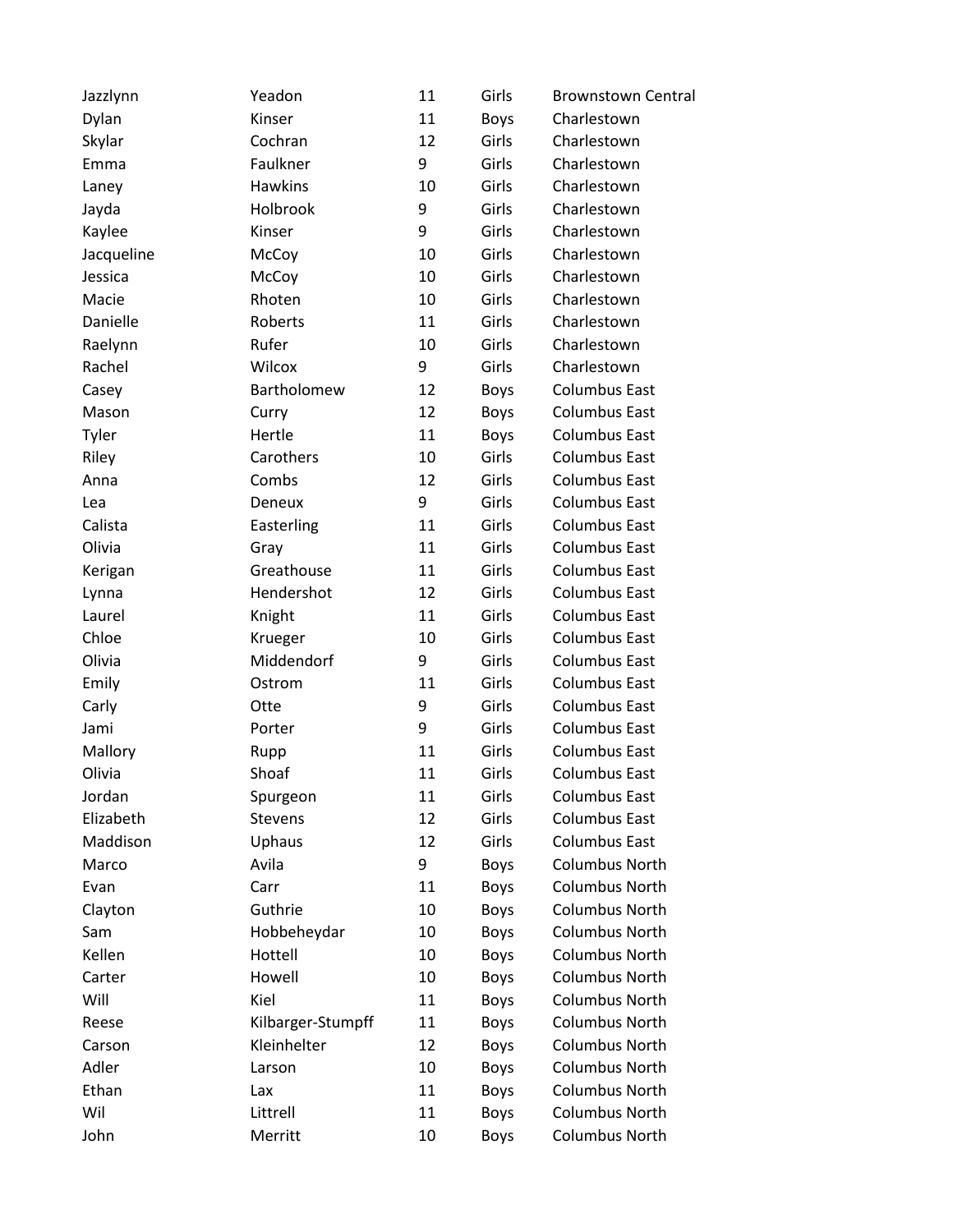| Matthew        | Newell         | 11 | <b>Boys</b> | Columbus North        |
|----------------|----------------|----|-------------|-----------------------|
| Collin         | Pruitt         | 12 | <b>Boys</b> | Columbus North        |
| Austin         | Pulkowski      | 12 | <b>Boys</b> | Columbus North        |
| Will           | Russell        | 10 | <b>Boys</b> | Columbus North        |
| Charlie        | Smith          | 10 | <b>Boys</b> | <b>Columbus North</b> |
| Andy           | Stohr          | 12 | <b>Boys</b> | <b>Columbus North</b> |
| Jacob          | Strieitelmeier | 10 | <b>Boys</b> | <b>Columbus North</b> |
| Akot           | Tong           | 9  | <b>Boys</b> | <b>Columbus North</b> |
| Lily           | <b>Baker</b>   | 10 | Girls       | <b>Columbus North</b> |
| Madalyn        | <b>Baker</b>   | 9  | Girls       | <b>Columbus North</b> |
| Makenzie       | <b>Barnett</b> | 12 | Girls       | <b>Columbus North</b> |
| Karissa        | <b>Bevis</b>   | 10 | Girls       | <b>Columbus North</b> |
| Alyssa         | Green          | 11 | Girls       | <b>Columbus North</b> |
| Layne          | Hoeflinger     | 9  | Girls       | <b>Columbus North</b> |
| Abigail        | Jacobi         | 11 | Girls       | Columbus North        |
| Julie          | Klaus          | 10 | Girls       | <b>Columbus North</b> |
| Karla          | Maldonado      | 10 | Girls       | <b>Columbus North</b> |
| Kenzie         | Meyer          | 9  | Girls       | <b>Columbus North</b> |
| Jessica        | Meza           | 10 | Girls       | <b>Columbus North</b> |
| Nicole         | Meza           | 11 | Girls       | <b>Columbus North</b> |
| Sydney         | Morlok         | 10 | Girls       | <b>Columbus North</b> |
| <b>Brianna</b> | Newell         | 10 | Girls       | <b>Columbus North</b> |
| Soumya         | Paliwal        | 12 | Girls       | Columbus North        |
| Kenzie         | Pendleton      | 9  | Girls       | <b>Columbus North</b> |
| Madisyn        | Perry          | 10 | Girls       | <b>Columbus North</b> |
| Caylyn         | Pruitt         | 9  | Girls       | <b>Columbus North</b> |
| Nela           | Riddle         | 12 | Girls       | <b>Columbus North</b> |
| Katherine      | Rumsey         | 11 | Girls       | <b>Columbus North</b> |
| Adeline        | Rush           | 12 | Girls       | <b>Columbus North</b> |
| Megan          | Saeger         | 12 | Girls       | <b>Columbus North</b> |
| Sylvia         | Sasse          | 9  | Girls       | Columbus North        |
| Alaina         | Scholl         | 10 | Girls       | <b>Columbus North</b> |
| Emily          | <b>Titus</b>   | 10 | Girls       | <b>Columbus North</b> |
| Aric           | Tong           | 12 | Girls       | <b>Columbus North</b> |
| Ellen          | White          | 10 | Girls       | Columbus North        |
| Claire         | Wisler         | 10 | Girls       | Columbus North        |
| Elijah         | Plasse         | 9  | <b>Boys</b> | Crothersville         |
| David          | Rose           | 12 | <b>Boys</b> | Crothersville         |
| Kaylyn         | Holman         | 11 | Girls       | Crothersville         |
| Ryan           | Ault           | 12 | <b>Boys</b> | Hauser                |
| Alex           | <b>Bower</b>   | 10 | <b>Boys</b> | Hauser                |
| Amanda         | Steward        | 10 | Girls       | Hauser                |
| Hannah         | Ramsey         | 10 | Girls       | Henryville            |
| Samuel         | <b>Broady</b>  | 10 | <b>Boys</b> | Jeffersonville        |
| Nicholas       | Goss           | 11 | <b>Boys</b> | Jeffersonville        |
| Jaden          | Hart           | 10 | <b>Boys</b> | Jeffersonville        |
| Kane           | Maharaj        | 11 | <b>Boys</b> | Jeffersonville        |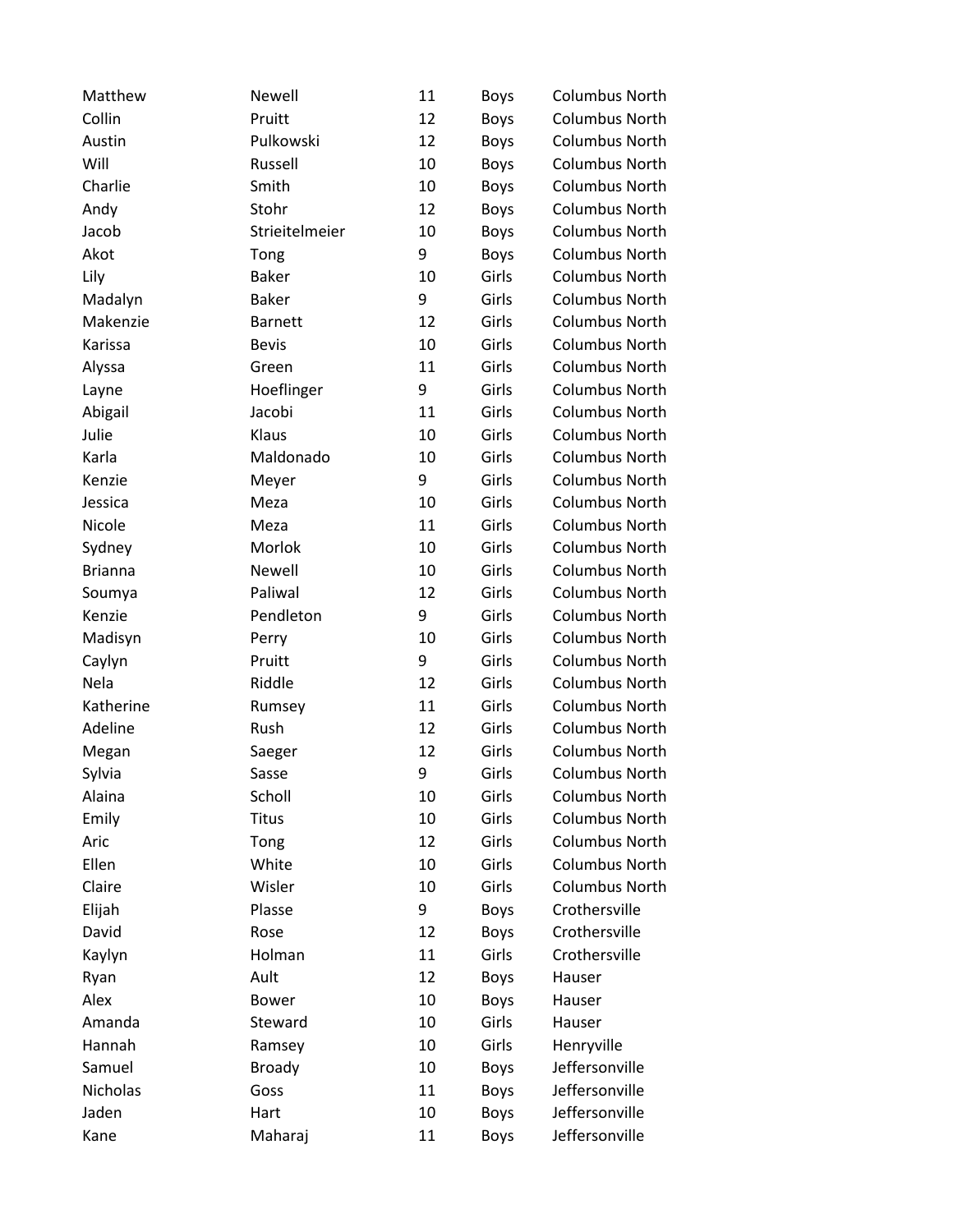| Zeke           | Moon             | 9  | <b>Boys</b> | Jeffersonville              |
|----------------|------------------|----|-------------|-----------------------------|
| <b>Bradley</b> | Owen             | 10 | Boys        | Jeffersonville              |
| Andre          | Stanton          | 9  | Boys        | Jeffersonville              |
| Alston         | Williams         | 9  | Boys        | Jeffersonville              |
| Arielle        | Phillips         | 10 | Girls       | Jeffersonville              |
| <b>Brenden</b> | <b>Baker</b>     | 11 | <b>Boys</b> | Jennings County             |
| lan            | campbell         | 11 | Boys        | Jennings County             |
| Lane           | Elsner           | 11 | <b>Boys</b> | Jennings County             |
| Aidan          | Ernstes          | 11 | <b>Boys</b> | Jennings County             |
| Lain           | Ernstes          | 9  | <b>Boys</b> | Jennings County             |
| Elijah         | Hatton           | 9  | <b>Boys</b> | Jennings County             |
| Gavin          | Hendrix          | 12 | <b>Boys</b> | Jennings County             |
| Noah           | Mcfall           | 10 | <b>Boys</b> | Jennings County             |
| <b>Bryce</b>   | McIntosh         | 10 | <b>Boys</b> | Jennings County             |
| Logan          | McIntosh         | 11 | Boys        | Jennings County             |
| <b>Bryce</b>   | Regan            | 11 | <b>Boys</b> | Jennings County             |
| Drew           | Stroud           | 12 | <b>Boys</b> | Jennings County             |
| Layne          | Suhre            | 11 | <b>Boys</b> | Jennings County             |
| Eli            | Wahlman          | 10 | <b>Boys</b> | Jennings County             |
| Reagan         | <b>Brown</b>     | 11 | Girls       | Jennings County             |
| Elizabeth      | Evans            | 9  | Girls       | Jennings County             |
| Halle          | Franks           | 10 | Girls       | Jennings County             |
| Grace          | Gambrel          | 10 | Girls       | Jennings County             |
| Kristen        | Ponder           | 9  | Girls       | Jennings County             |
| Sarah          | Poole            | 9  | Girls       | Jennings County             |
| Elizabeth      | Wahlman          | 12 | Girls       | Jennings County             |
| Gabby          | Wallace          | 12 | Girls       | Jennings County             |
| Noah           | <b>Burkhardt</b> | 11 | <b>Boys</b> | <b>Madison Consolidated</b> |
| Logan          | Ferris           | 9  | <b>Boys</b> | <b>Madison Consolidated</b> |
| Trevor         | Hoffman          | 10 | <b>Boys</b> | <b>Madison Consolidated</b> |
| <b>Brett</b>   | Cahall           | 12 | Girls       | <b>Madison Consolidated</b> |
| Cameran        | Cahall           | 10 | Girls       | <b>Madison Consolidated</b> |
| Chloe          | Ferris           | 12 | Girls       | <b>Madison Consolidated</b> |
| Ava            | Spencer          | 9  | Girls       | <b>Madison Consolidated</b> |
| Cadence        | Traylor          | 10 | Girls       | <b>Madison Consolidated</b> |
| Isabel         | Wilber           | 11 | Girls       | <b>Madison Consolidated</b> |
| Martin         | Barco IV         | 9  | <b>Boys</b> | Martinsville                |
| Easton         | Collier          | 9  | <b>Boys</b> | Martinsville                |
| Wyatt          | Collins          | 9  | <b>Boys</b> | Martinsville                |
| David          | Eggleton         | 11 | <b>Boys</b> | Martinsville                |
| Carson         | Heath            | 12 | <b>Boys</b> | Martinsville                |
| <b>Blake</b>   | Holloway         | 11 | <b>Boys</b> | Martinsville                |
| Hayden         | <b>Miles</b>     | 12 | <b>Boys</b> | Martinsville                |
| Everett        | Renner           | 10 | <b>Boys</b> | Martinsville                |
| Colin          | <b>Sears</b>     | 10 | <b>Boys</b> | Martinsville                |
| Cameron        | Tucker           | 9  | <b>Boys</b> | Martinsville                |
| Jonah          | Wolfe            | 12 | Boys        | Martinsville                |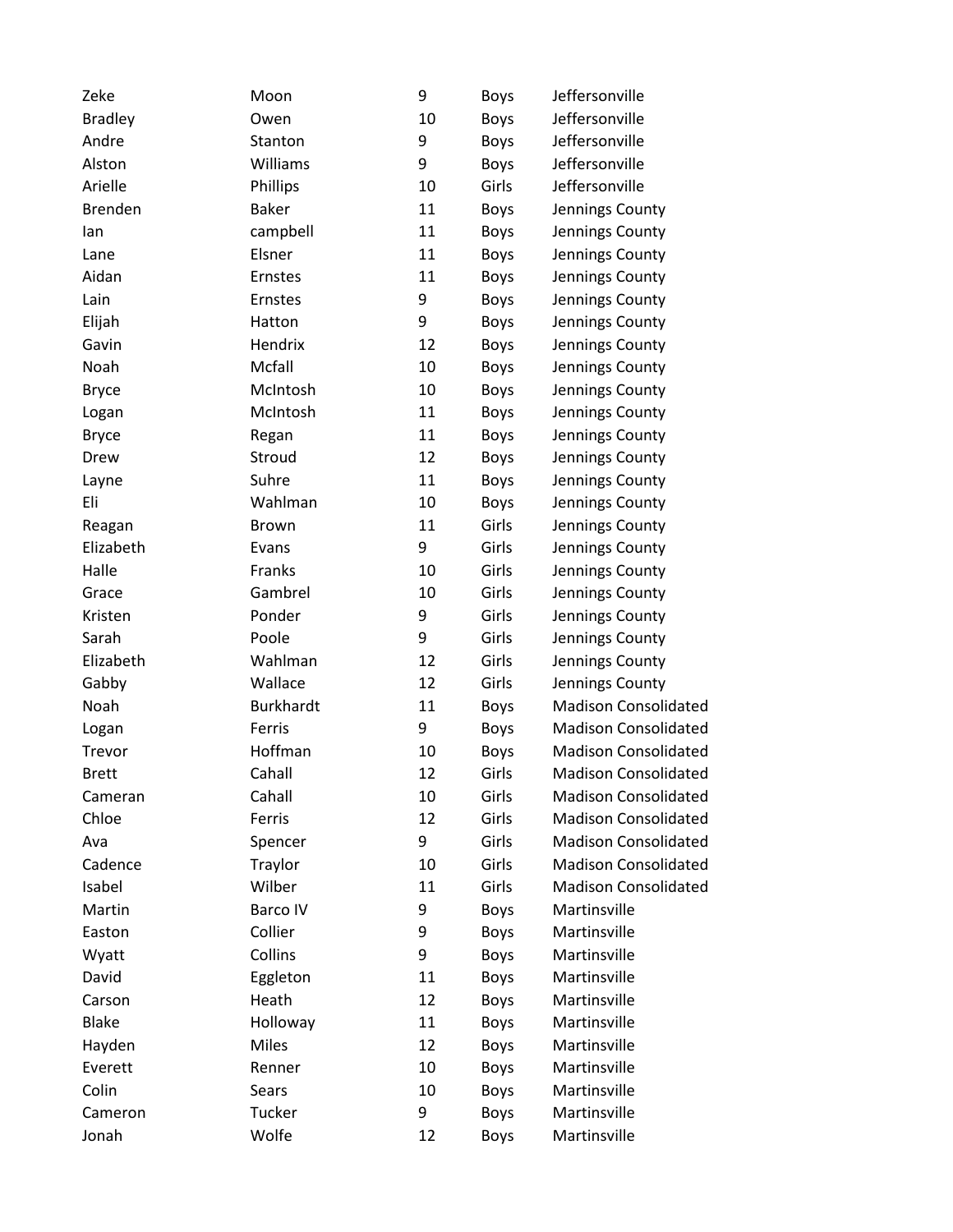| Griffin        | Worzella               | 11 | <b>Boys</b> | Martinsville          |
|----------------|------------------------|----|-------------|-----------------------|
| Logan          | Worzella               | 12 | <b>Boys</b> | Martinsville          |
| Marissa        | <b>Boler</b>           | 10 | Girls       | Martinsville          |
| Sophia         | <b>DeMoss</b>          | 11 | Girls       | Martinsville          |
| Laci           | Eddelman               | 12 | Girls       | Martinsville          |
| Courtney       | Kitchens               | 11 | Girls       | Martinsville          |
| Kathryn        | Reeves                 | 12 | Girls       | Martinsville          |
| Morgan         | Schrock                | 11 | Girls       | Martinsville          |
| Alina          | Worzella               | 11 | Girls       | Martinsville          |
| Anika          | Worzella               | 11 | Girls       | Martinsville          |
| Deegan         | Cornelius              | 10 | <b>Boys</b> | Scottsburg            |
| Clarah         | Fettig                 | 12 | Girls       | Scottsburg            |
| Rolando        | <b>Baltazar-Felipe</b> | 11 | <b>Boys</b> | Seymour               |
| Jude           | Bane                   | 10 | Boys        | Seymour               |
| Brycen         | Baugh                  | 12 | <b>Boys</b> | Seymour               |
| Levi           | Croquart               | 12 | <b>Boys</b> | Seymour               |
| Ethan          | Dippold                | 12 | Boys        | Seymour               |
| Clayton        | Greenawalt             | 11 | <b>Boys</b> | Seymour               |
| Connor         | <b>Harriss</b>         | 12 | <b>Boys</b> | Seymour               |
| <b>Brandon</b> | Kleber                 | 12 | <b>Boys</b> | Seymour               |
| Carter         | Morris                 | 11 | <b>Boys</b> | Seymour               |
| Carter         | Murphy                 | 10 | <b>Boys</b> | Seymour               |
| Elijah         | Osborne                | 12 | <b>Boys</b> | Seymour               |
| Michael        | Proffer                | 11 | <b>Boys</b> | Seymour               |
| Samuel         | Rockey                 | 9  | <b>Boys</b> | Seymour               |
| Eliana         | <b>Baker</b>           | 11 | Girls       | Seymour               |
| Emilee         | East                   | 11 | Girls       | Seymour               |
| Kinsley        | Folsom                 | 10 | Girls       | Seymour               |
| Hayley         | Harpe                  | 11 | Girls       | Seymour               |
| Samantha       | Jacobi                 | 11 | Girls       | Seymour               |
| Carly          | Kaiser                 | 10 | Girls       | Seymour               |
| Grace          | Lewis                  | 10 | Girls       | Seymour               |
| Vivienne       | Siefker                | 9  | Girls       | Seymour               |
| Savannah       | Stoffregen             | 9  | Girls       | Seymour               |
| Lillian        | Sunbury                | 11 | Girls       | Seymour               |
| Caitlin        | Thomasma               | 10 | Girls       | Seymour               |
| Sam            | Fewell                 | 9  | <b>Boys</b> | <b>Shawe Memorial</b> |
| Louis          | Liu                    | 11 | <b>Boys</b> | <b>Shawe Memorial</b> |
| Calli          | Alderman               | 10 | Girls       | <b>Shawe Memorial</b> |
| Eliza          | Weston                 | 12 | Girls       | <b>Shawe Memorial</b> |
| Alexander      | Carney                 | 10 | <b>Boys</b> | <b>Silver Creek</b>   |
| Matteo         | De Maso                | 11 | <b>Boys</b> | <b>Silver Creek</b>   |
| Austin         | Jewell                 | 10 | <b>Boys</b> | <b>Silver Creek</b>   |
| Caleb          | Lucas                  | 9  | <b>Boys</b> | <b>Silver Creek</b>   |
| Cayden         | Pelc                   | 9  | <b>Boys</b> | <b>Silver Creek</b>   |
| McKinley       | Rhodes                 | 10 | <b>Boys</b> | <b>Silver Creek</b>   |
| Ashton         | Still                  | 12 | <b>Boys</b> | <b>Silver Creek</b>   |